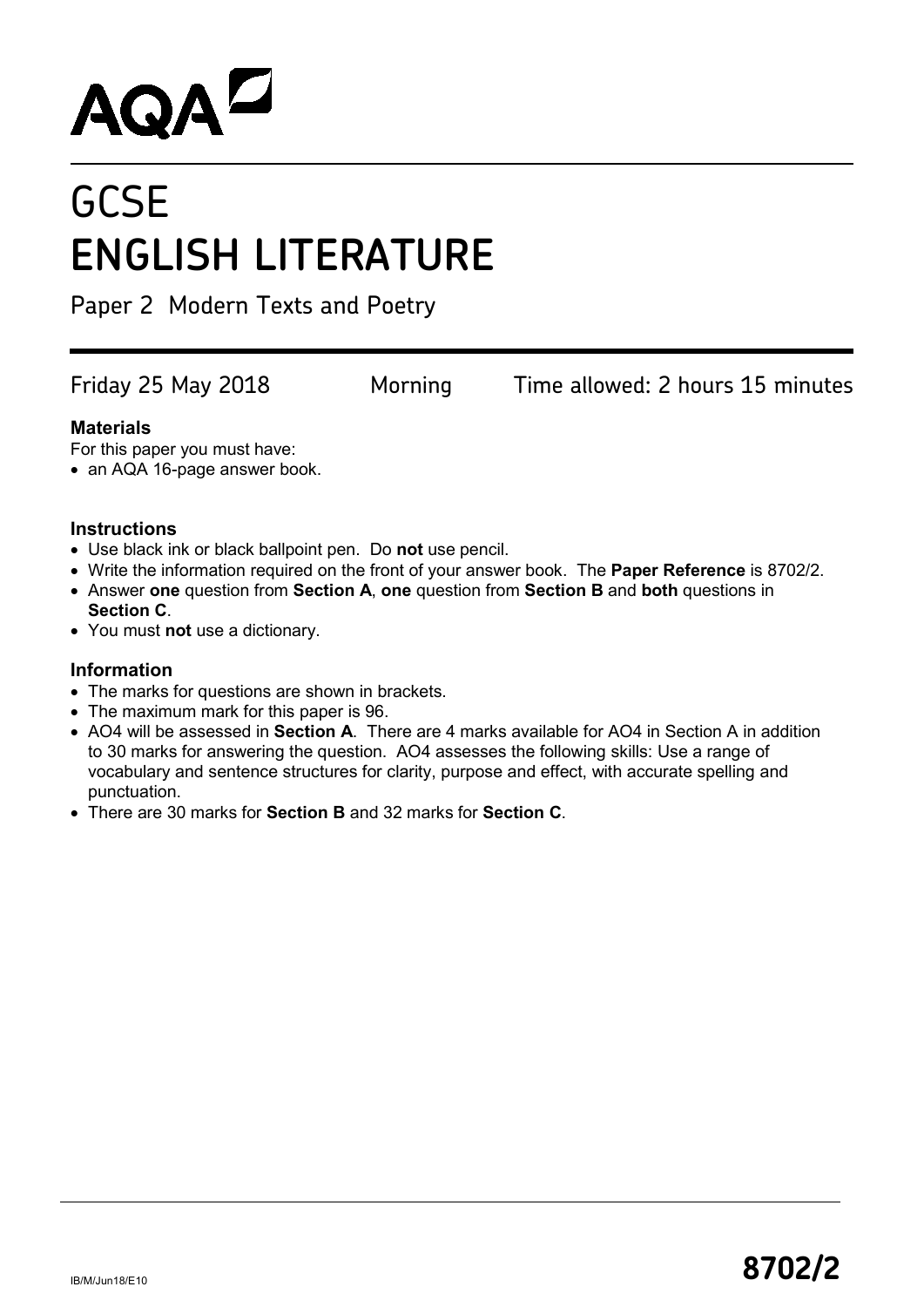## **There are no questions printed on this page**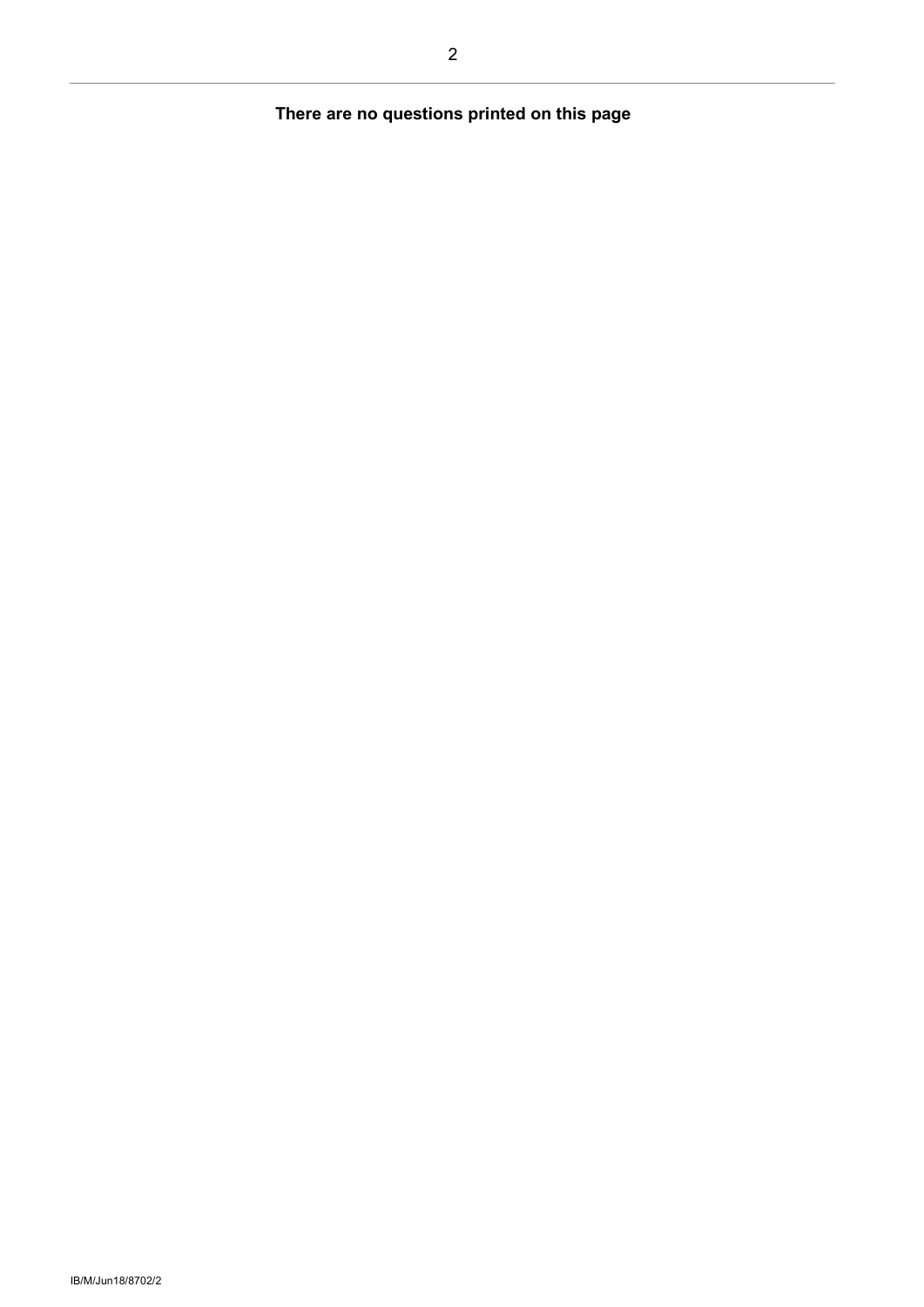| <b>SECTION A</b>       |                                                      | <b>Questions</b> | Page           |
|------------------------|------------------------------------------------------|------------------|----------------|
| Modern prose or drama  |                                                      |                  |                |
| <b>JB Priestley</b>    | An Inspector Calls                                   | $1 - 2$          | 4              |
| <b>Willy Russell</b>   | <b>Blood Brothers</b>                                | $3 - 4$          | 5              |
| <b>Alan Bennett</b>    | The History Boys                                     | $5 - 6$          | $\,6$          |
| Dennis Kelly           | DNA                                                  | $7 - 8$          | $\overline{7}$ |
| <b>Simon Stephens</b>  | The Curious Incident of the<br>Dog in the Night-Time | $9 - 10$         | 8              |
| <b>Shelagh Delaney</b> | A Taste of Honey                                     | $11 - 12$        | 9              |
| <b>William Golding</b> | Lord of the Flies                                    | $13 - 14$        | 10             |
| <b>AQA Anthology</b>   | <b>Telling Tales</b>                                 | $15 - 16$        | 11             |
| George Orwell          | <b>Animal Farm</b>                                   | $17 - 18$        | 12             |
| Kazuo Ishiguro         | Never Let Me Go                                      | $19 - 20$        | 13             |
| Meera Syal             | Anita and Me                                         | $21 - 22$        | 14             |
| Stephen Kelman         | <b>Pigeon English</b>                                | $23 - 24$        | 15             |
| <b>SECTION B</b>       |                                                      |                  |                |
| <b>Poetry</b>          |                                                      | <b>Questions</b> | Page           |
| <b>AQA Anthology</b>   | <b>Poems Past and Present</b>                        |                  |                |
|                        | Love and Relationships                               | 25               | $18 - 19$      |
|                        | <b>Power and Conflict</b>                            | 26               | 21             |
| <b>SECTION C</b>       |                                                      |                  |                |
| <b>Unseen poetry</b>   |                                                      | 27.1             | 22             |
|                        |                                                      | 27.2             | 23             |

**Turn over for Section A**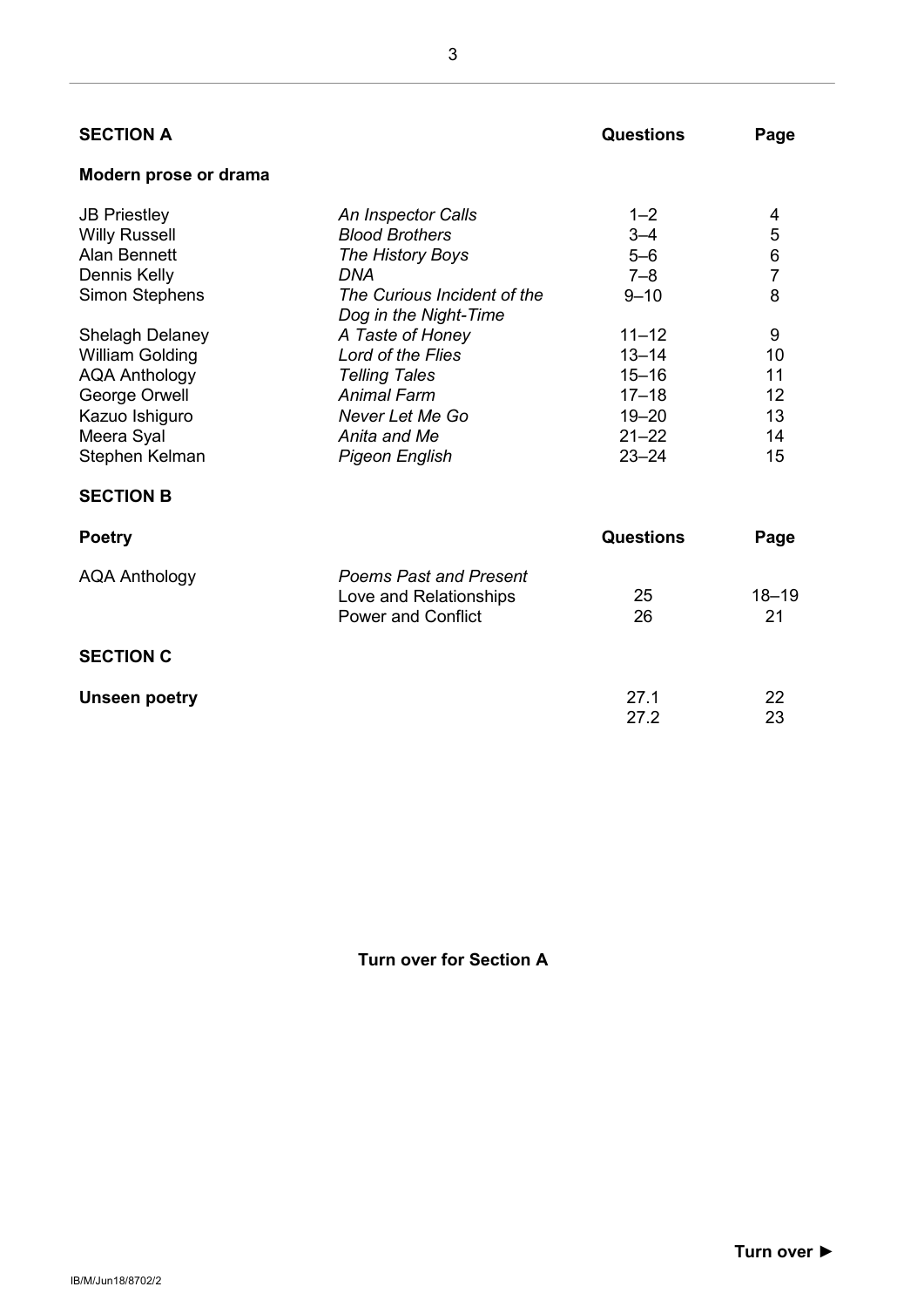#### **Section A: Modern prose or drama**

Answer **one** question from this section on your chosen text.

**JB Priestley:** *An Inspector Calls*

#### **Either**



**0 1 1** How far does Priestley present Eric as a character who changes his attitudes towards himself and others during the play?

Write about:

- what Eric says and does throughout the play
- how far Priestley presents Eric as a character who changes his attitudes.

**[30 marks] AO4 [4 marks]**

**or**

**0 2** How does Priestley explore the importance of social class in An Inspector Calls?

Write about:

- some ideas about social class in the play
- how Priestley presents the importance of social class.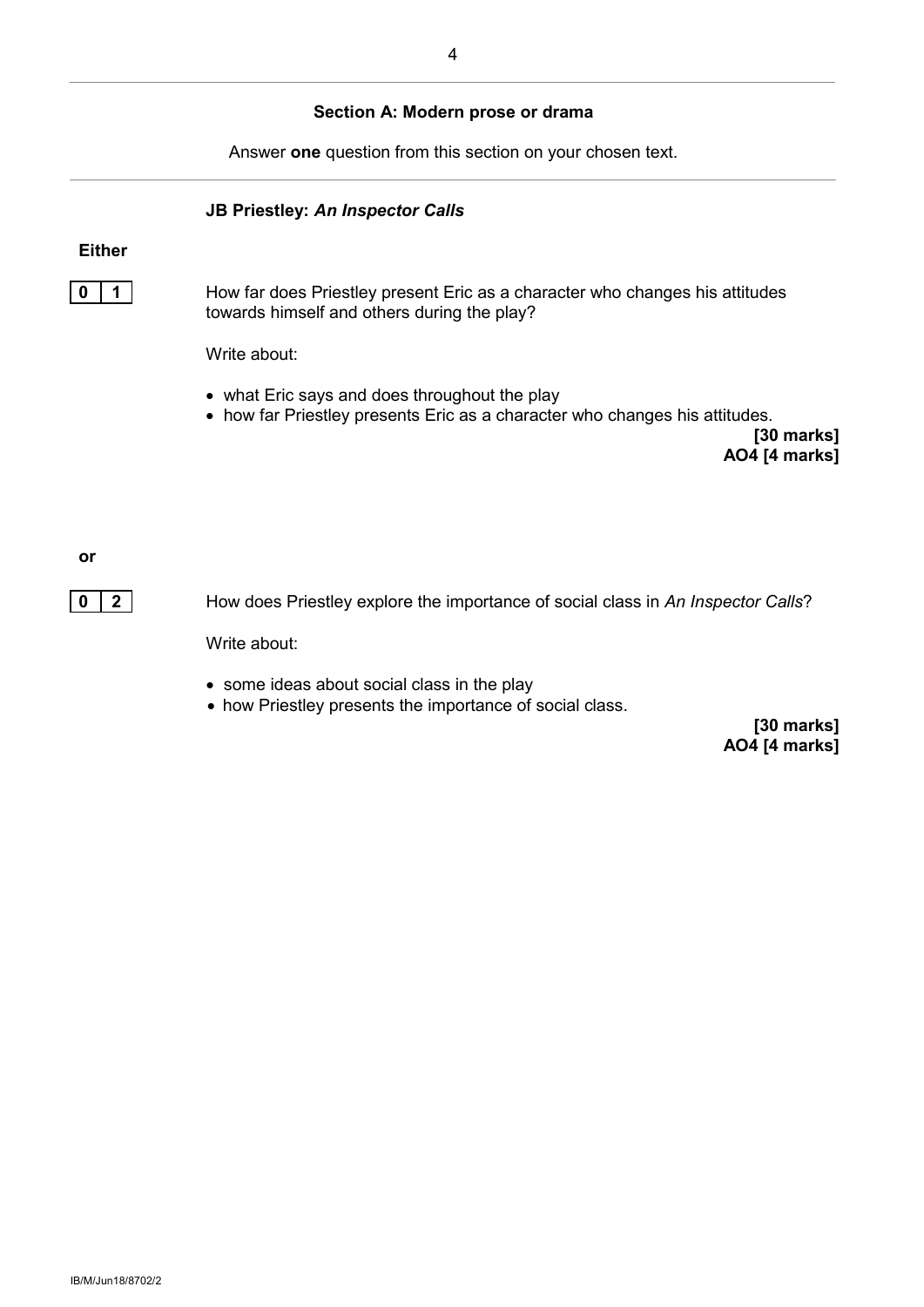#### **Willy Russell:** *Blood Brothers*

**or**

**0** | **3** | How does Russell present Linda as an important character in the play *Blood Brothers*?

Write about:

- what Linda says and does in the play
- how Russell presents Linda as an important character in the play *Blood Brothers*.

**[30 marks] AO4 [4 marks]**

**or**



**0 4** How does Russell present the ways that Mickey and Edward are affected by their different experiences of family life?

Write about:

- what family life is like for Mickey and Edward
- how Russell presents the differences in their family lives.

**[30 marks] AO4 [4 marks]**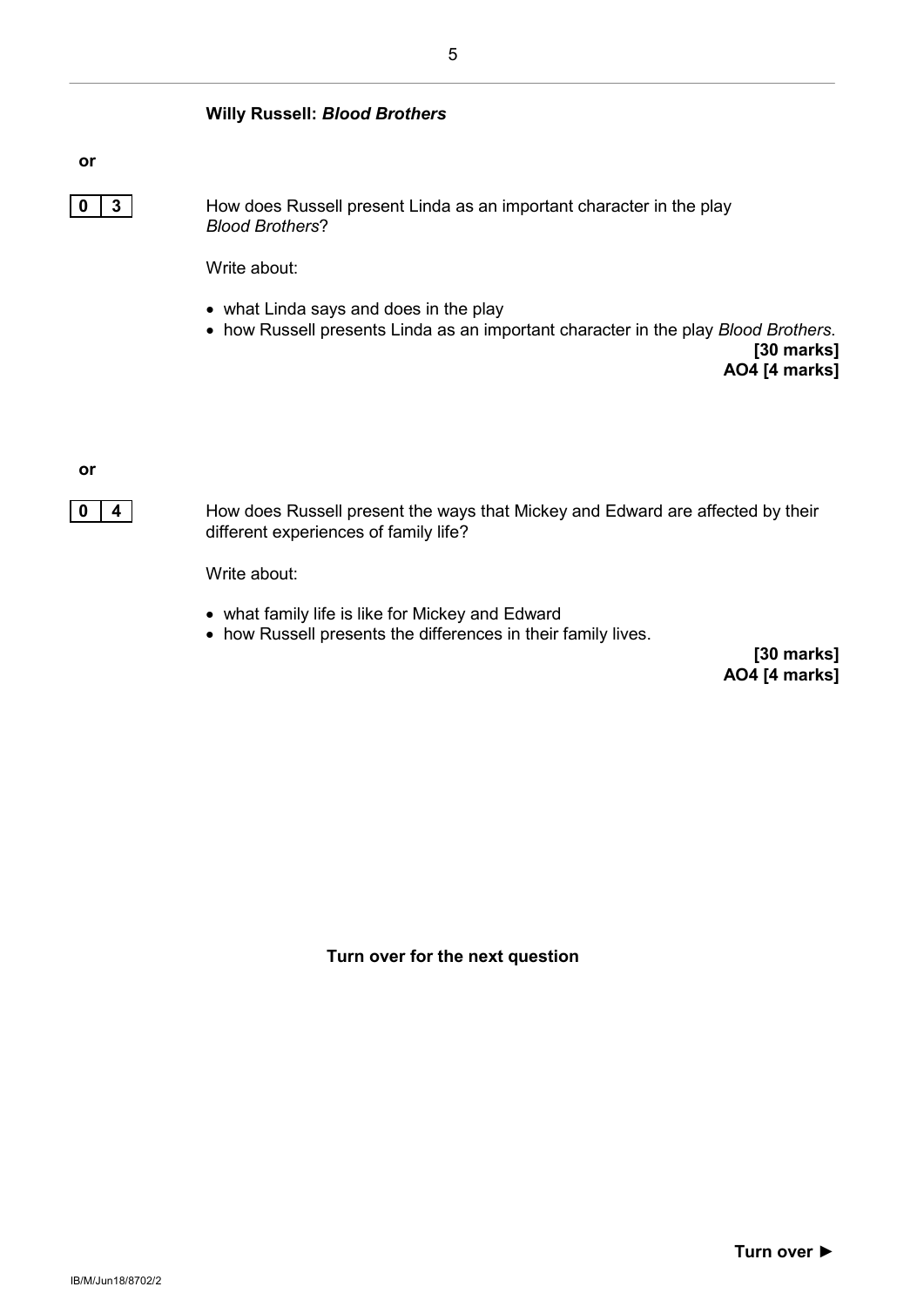#### **Alan Bennett:** *The History Boys*

#### **or**

**0 5** How does Bennett present different attitudes to learning in *The History Boys*? Write about:

- what some of these attitudes to learning are
- how Bennett presents these attitudes.

**[30 marks] AO4 [4 marks]**

**or**



**0 6 6** Bennett has said that the boys in the play know more than any of their teachers.

How far do you agree that the boys "know more" than the staff?

Write about:

- what the boys say and do
- how far Bennett presents the boys as "knowing more" than the staff.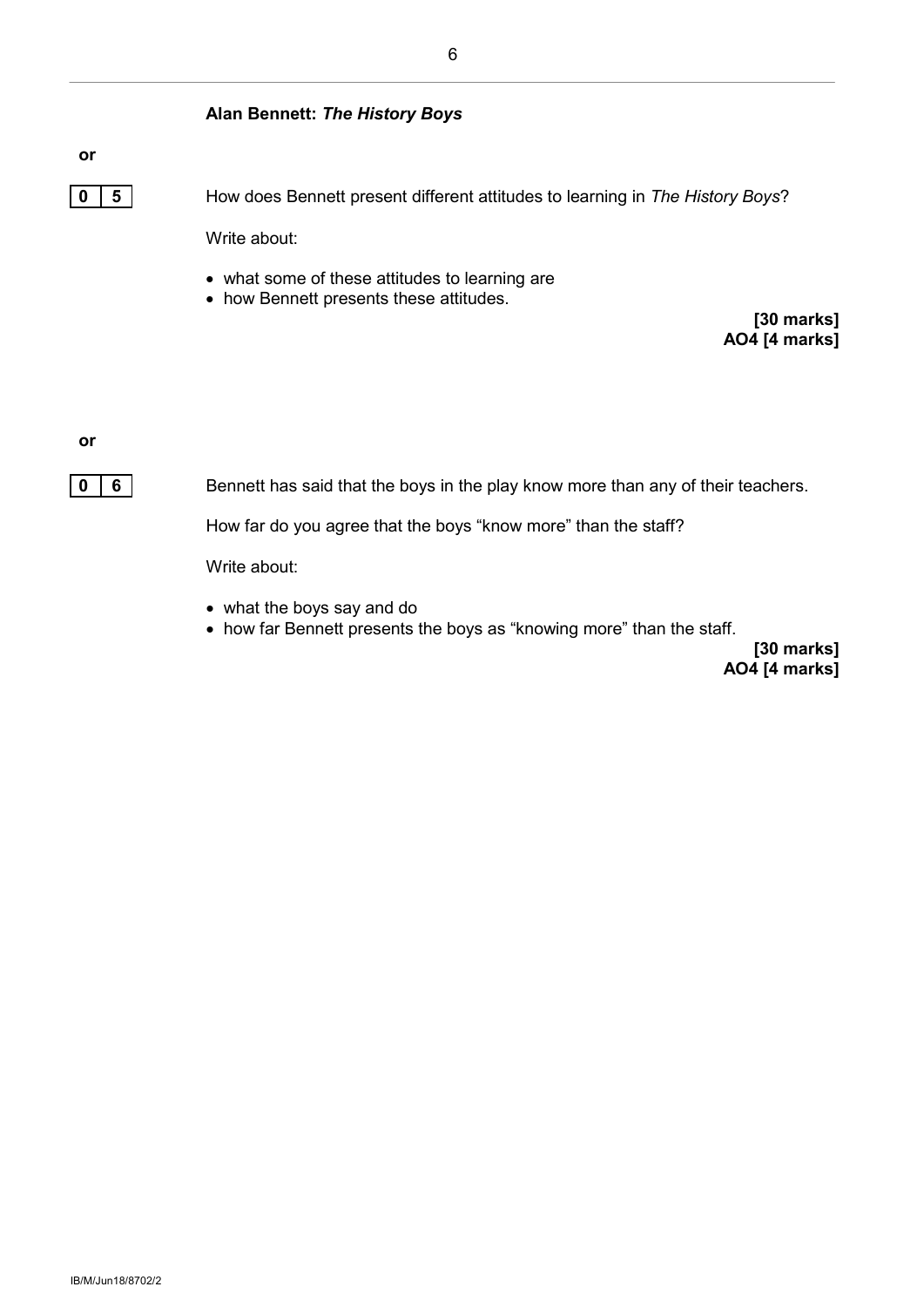

Write about:

- what the gang members say and do
- how Kelly presents what being in a gang is like.

**[30 marks] AO4 [4 marks]**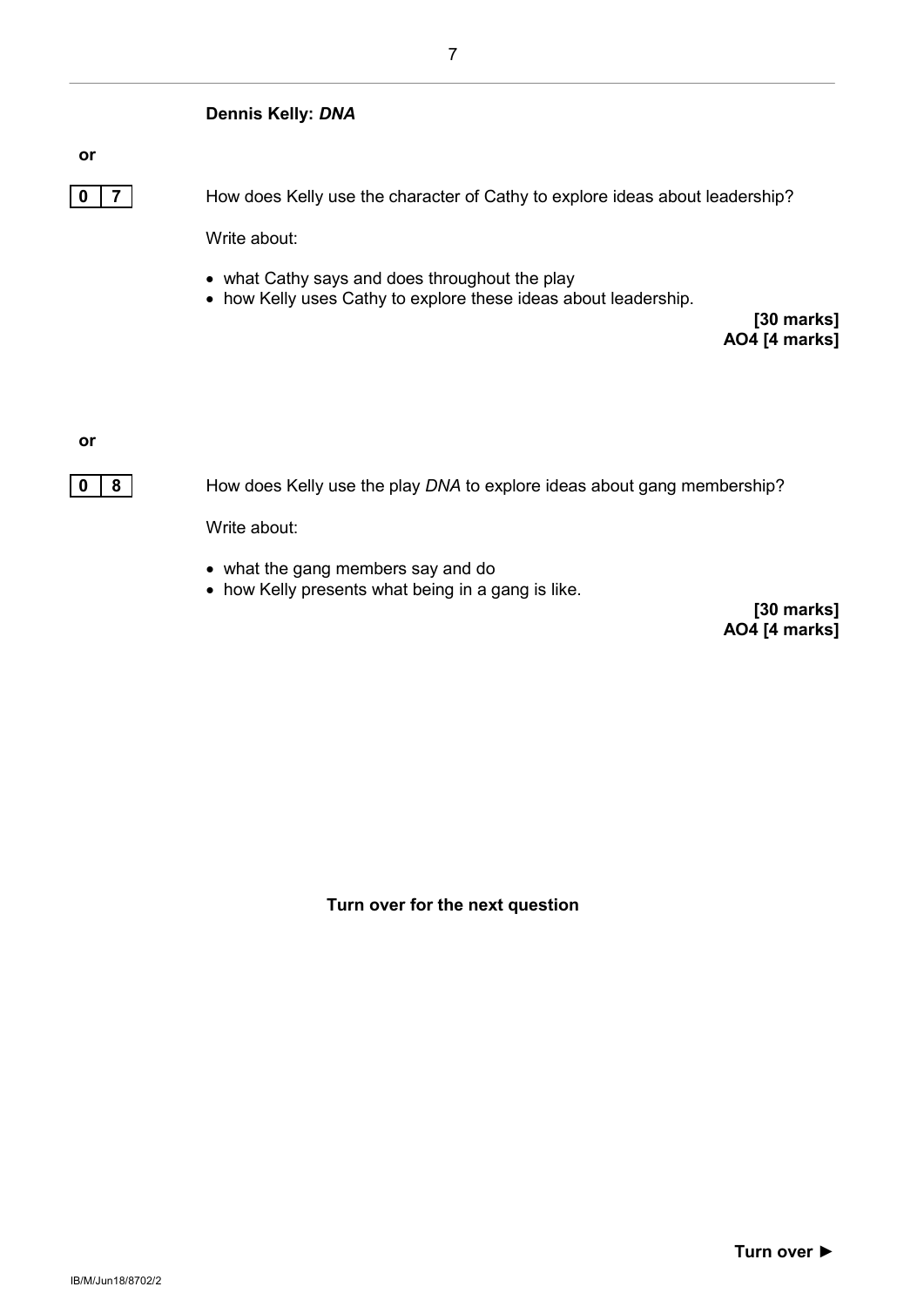#### **Simon Stephens:** *The Curious Incident of the Dog in the Night-Time*

#### **or**

**0 9** How does Stephens use Christopher's book to explore Christopher's feelings and attitudes to life?

Write about:

- some of Christopher's feelings and attitudes to life
- how Stephens uses the book to explore these feelings and attitudes.

**[30 marks] AO4 [4 marks]**

**or**



**1** | **0** | How far does Stephens present Christopher's teacher, Siobhan, as an important character in the play?

Write about:

- what Siobhan says and does
- how far Stephens presents her as important in the play.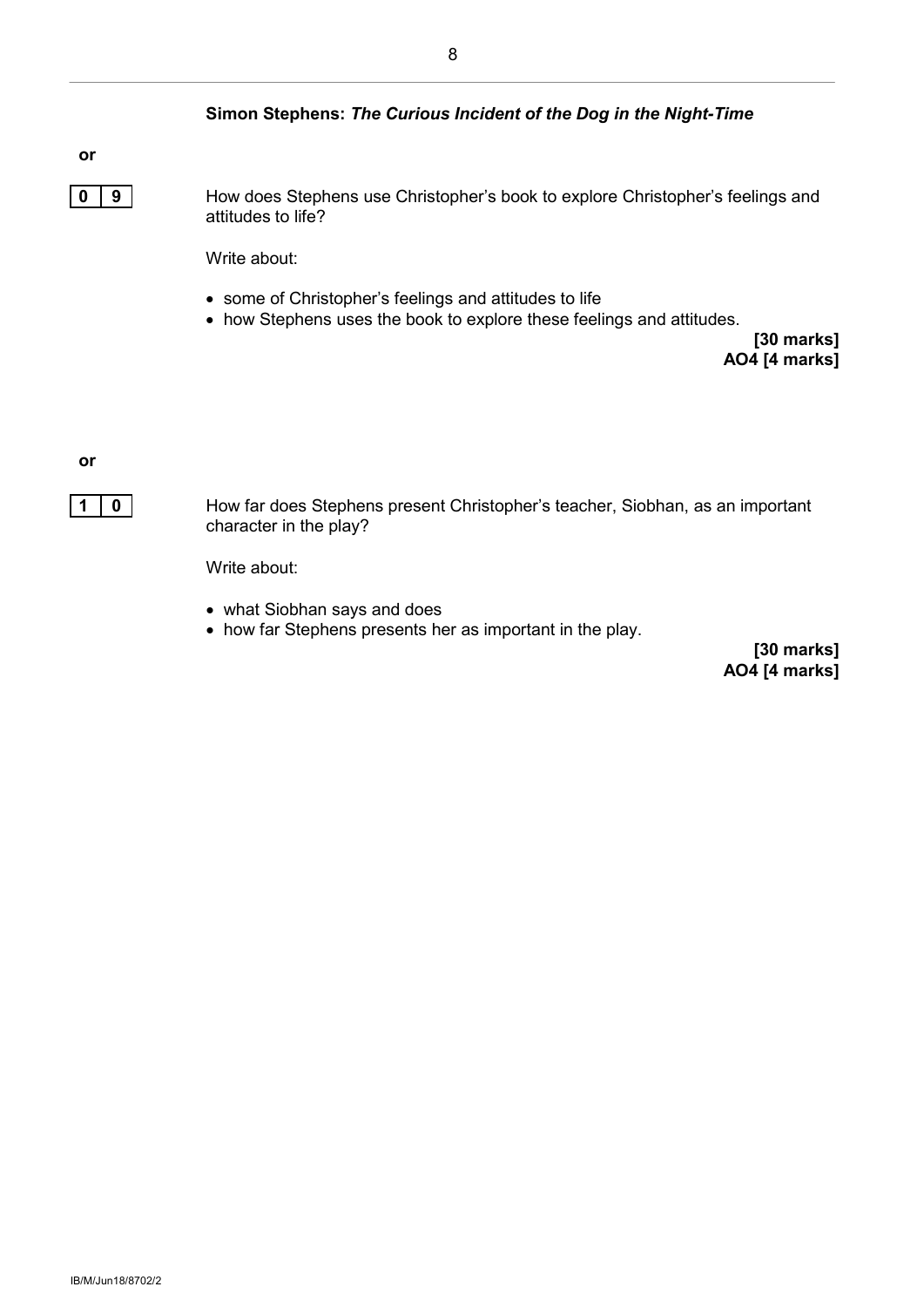#### **Shelagh Delaney:** *A Taste of Honey*

#### **or**

**1 1** How does Delaney use the character of Peter to explore male attitudes to women in *A Taste of Honey*?

Write about:

- what Peter says and does in the play
- how Delaney uses the character of Peter to explore male attitudes to women.

**[30 marks] AO4 [4 marks]**

**or**



**1 2** 'Some characters in *A Taste of Honey* suffer because they are different from most people in society at that time.'

How does Delaney present the effects of being different in this society?

Write about:

- what characters who are different say and do
- how Delaney presents the effects of being different.

**[30 marks] AO4 [4 marks]**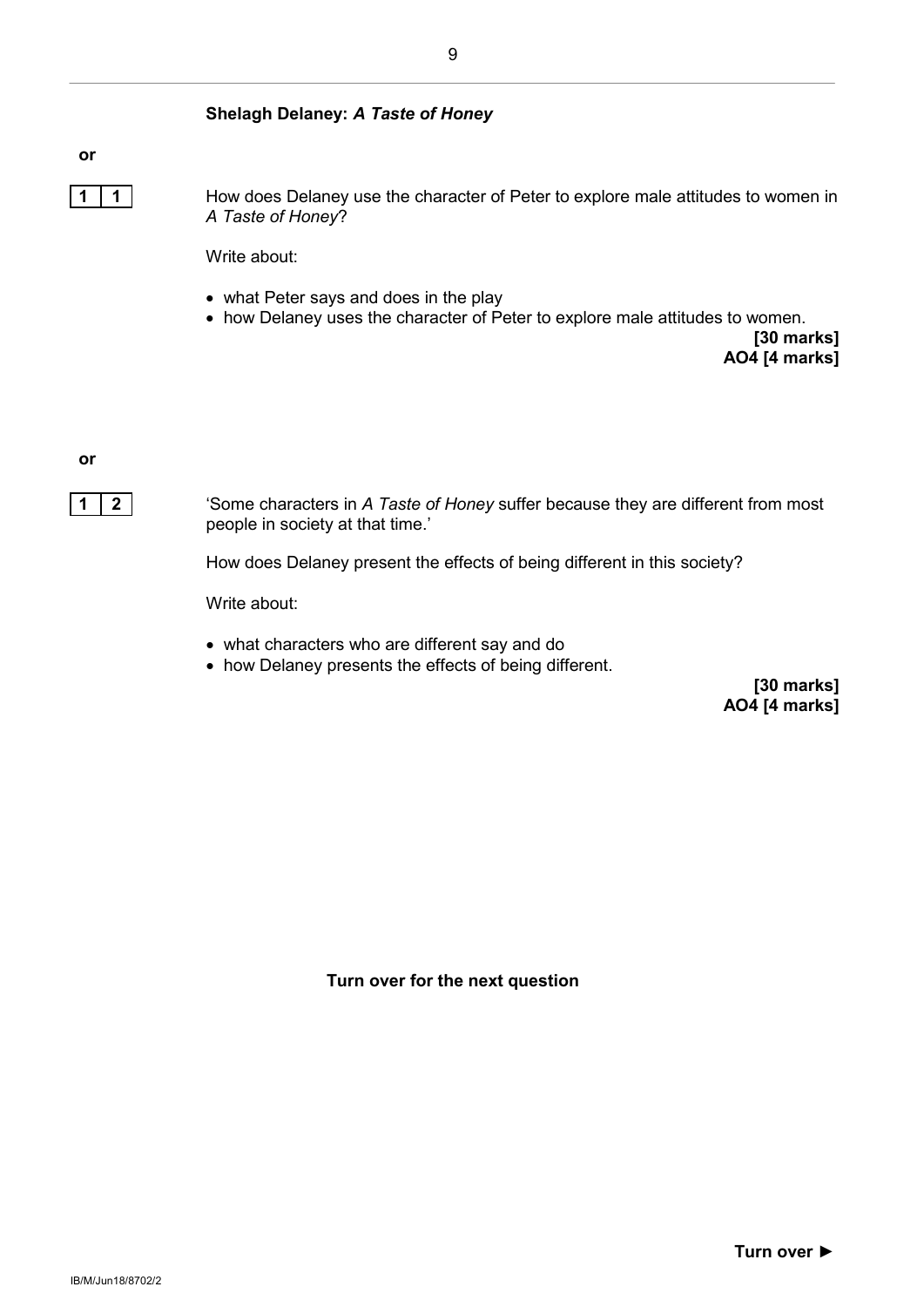#### **William Golding:** *Lord of the Flies*

#### **or**

**1 3** How does Golding present Simon as different from the other boys on the island?

Write about:

- what Simon says and does that suggest he is different from the other boys
- how Golding presents him as different.

**[30 marks] AO4 [4 marks]**

**or**

**1 4** 'The head is for the Beast. It's a gift.'

How does Golding present the importance of the Beast to different characters in *Lord of the Flies*?

Write about:

- the ways that some characters react to the Beast
- how Golding presents the importance of the Beast.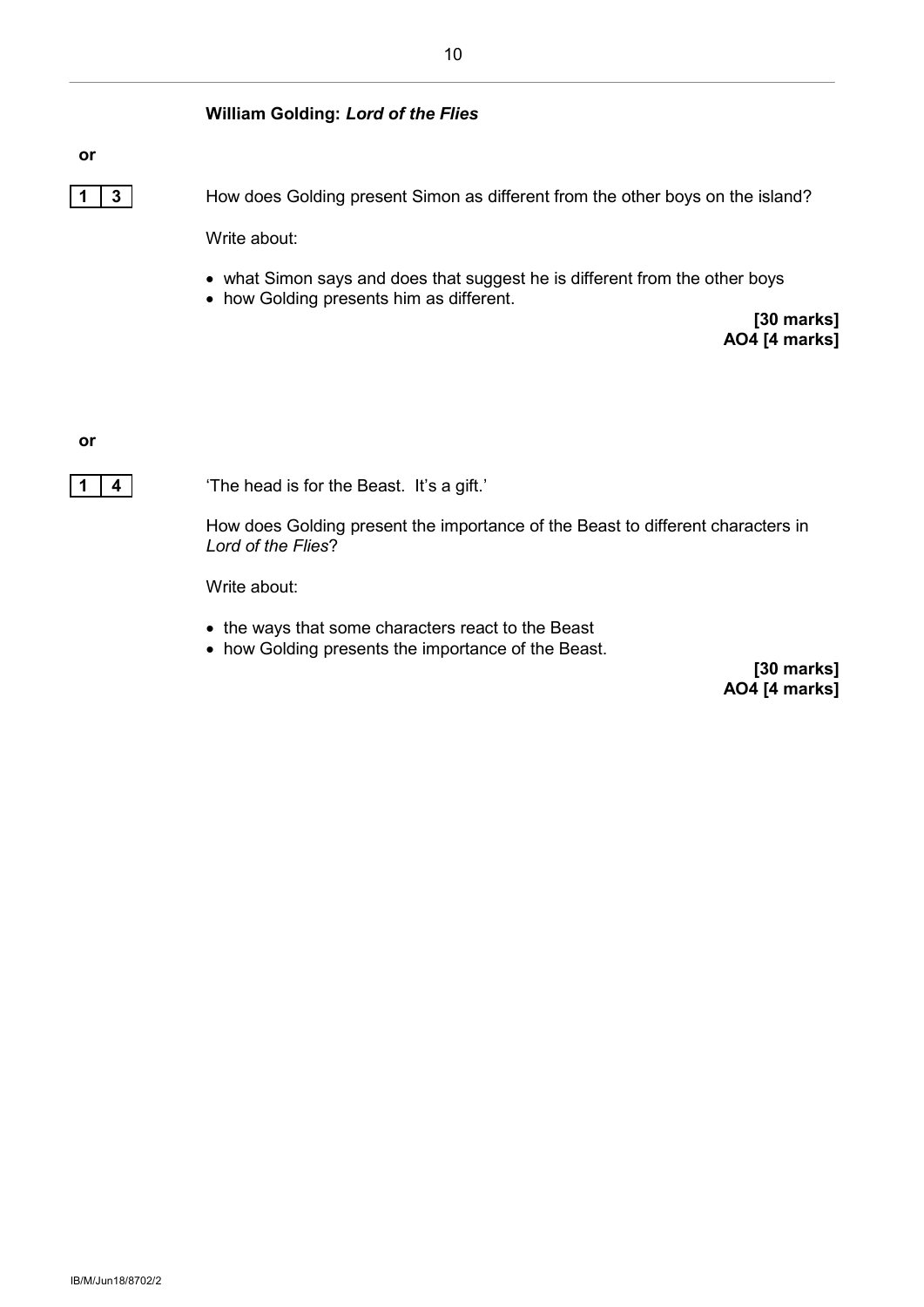#### **AQA Anthology:** *'Telling Tales'*

#### **or**

**1 5** How do writers present the ways characters react to difficult situations in 'Invisible Mass of the Back Row' and in **one** other story from *Telling Tales*?

Write about:

- what characters say and do in their difficult situations in the **two** stories
- how the writers present the ways characters react to difficult situations.

**[30 marks] AO4 [4 marks]**

**or**



**1 6** How do writers present different kinds of love in 'Odour of Chrysanthemums' and different kinds of love in **one** other story from *Telling Tales*?

Write about:

- the different kinds of love in the **two** stories
- how the writers present different kinds of love.

**[30 marks] AO4 [4 marks]**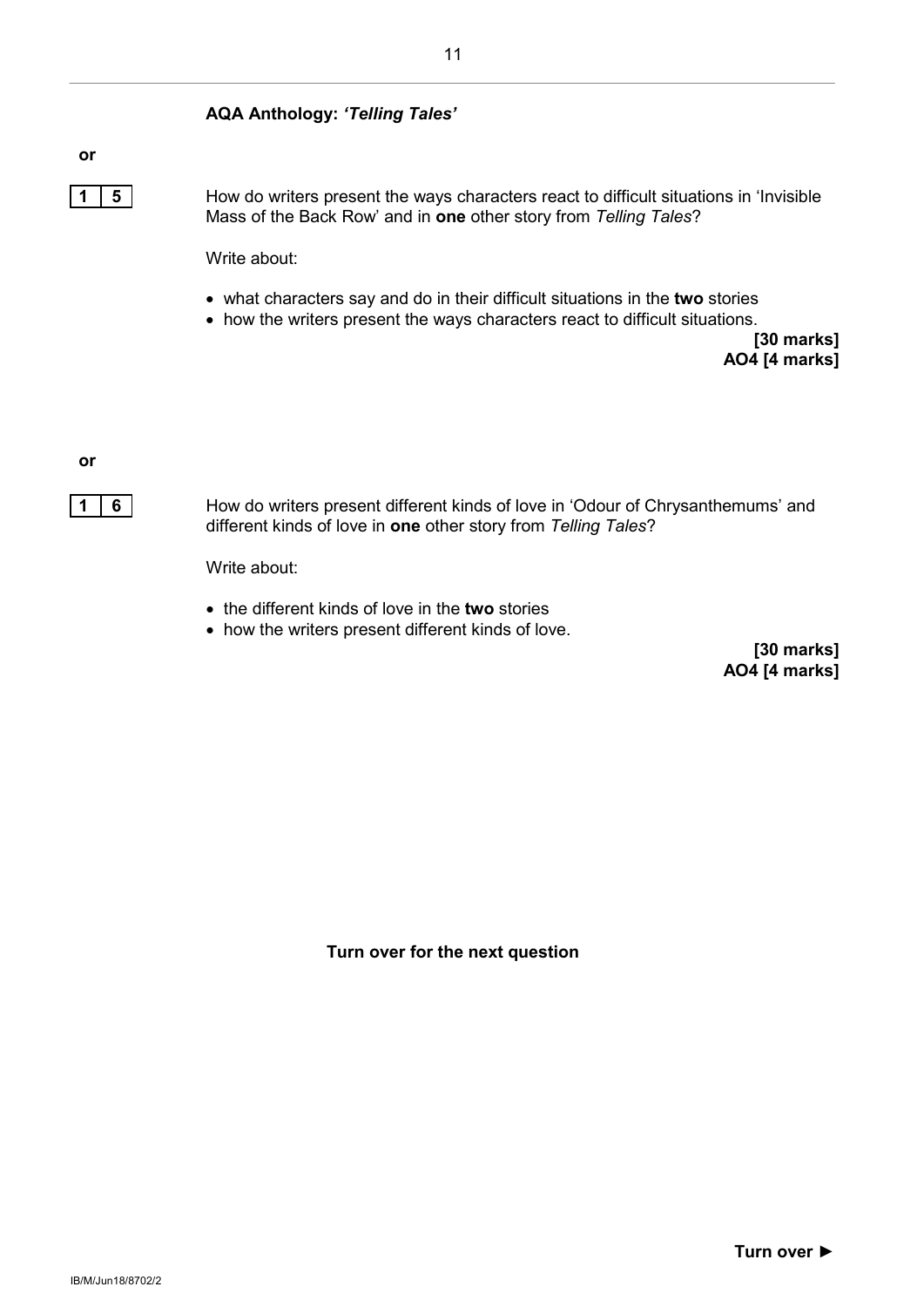#### **George Orwell:** *Animal Farm*

#### **or**

**1 7** How does Orwell use the character of Squealer to explore ideas about truth and lies in *Animal Farm*?

Write about:

- what Squealer says and does
- how Orwell uses the character of Squealer to explore ideas about truth and lies.

**[30 marks] AO4 [4 marks]**

**or**



**1 8** How does Orwell use events in *Animal Farm* to explore ideas about revolution?

Write about:

- some of the events in the book
- how Orwell uses these events to explore ideas about revolution.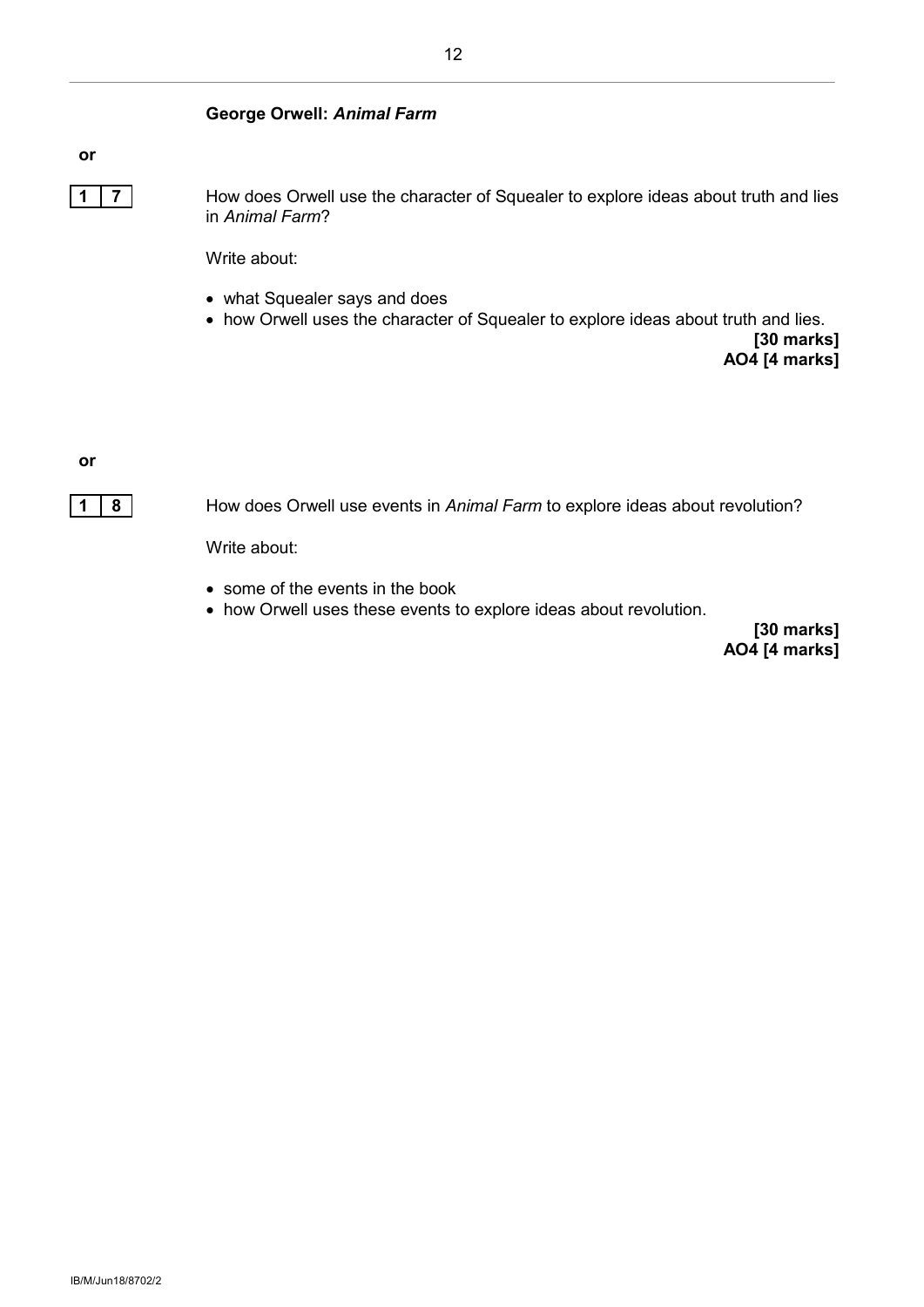#### **Kazuo Ishiguro:** *Never Let Me Go*

**or**

**1 9** How does Ishiguro present the influence of life at Hailsham on the lives of Kathy, Tommy and Ruth?

Write about:

- what life is like at Hailsham
- how Ishiguro presents the influence of life at Hailsham.

**[30 marks] AO4 [4 marks]**

**or**

**2 0 i** 'It is strange that none of the young people rebel against the system.'

How far do you agree with this view of *Never Let Me Go*?

Write about:

- how the young people behave
- how Ishiguro uses the young people to explore ideas about rebellion.

**[30 marks] AO4 [4 marks]**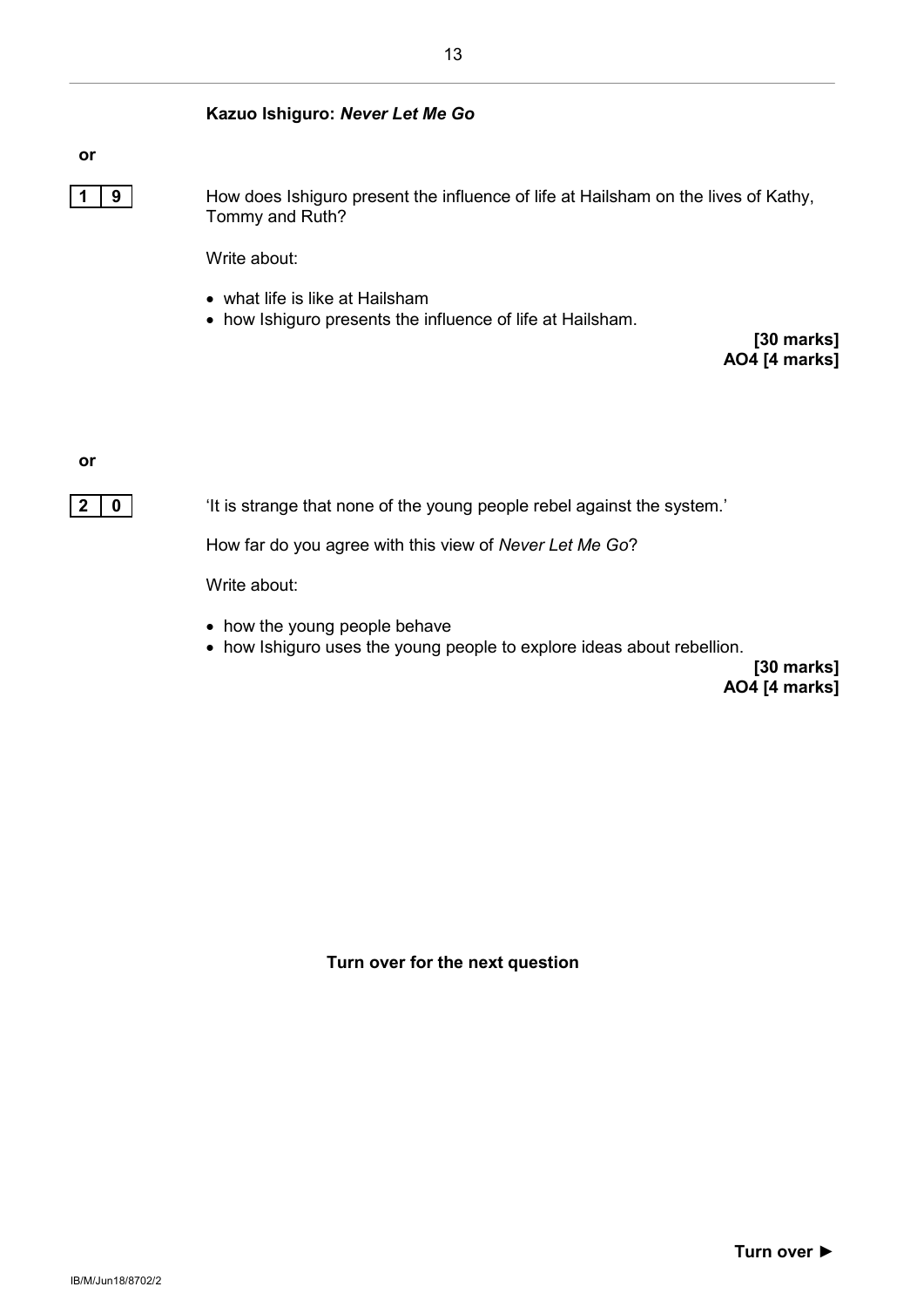#### **Meera Syal:** *Anita and Me*

#### **or**

**2 1** How does Syal present Meena's relationships with some of the male characters in *Anita and Me*?

Write about:

- Meena's relationships with some of the male characters in the novel
- how Syal presents these relationships.

**[30 marks] AO4 [4 marks]**

**or**



**2 2** How does Syal present the importance of family life in *Anita and Me*?

Write about:

- some of the aspects of family life in the novel
- how Syal presents the importance of family life.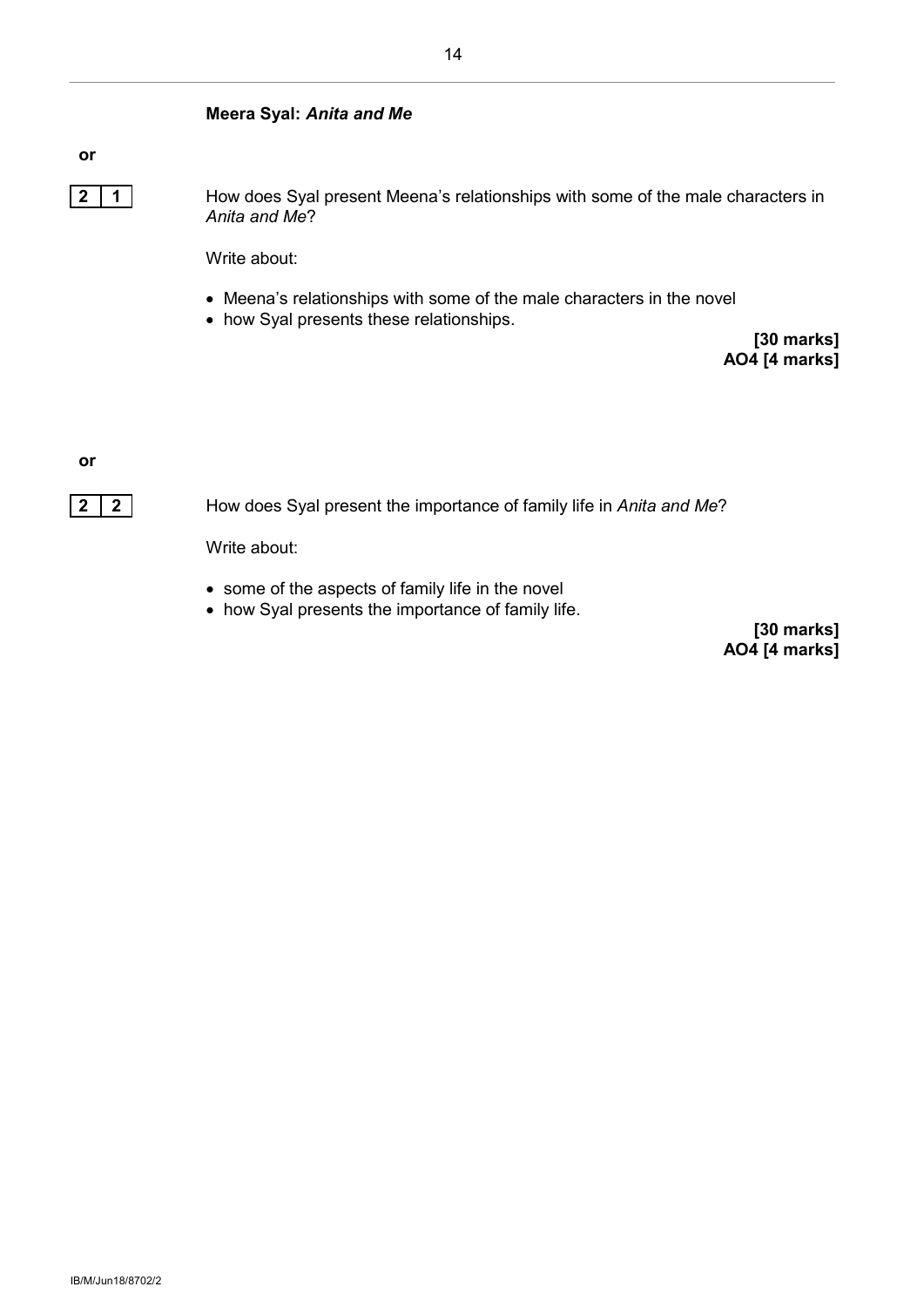#### **Stephen Kelman:** *Pigeon English*

#### **or**

**2 3** How does Kelman present the importance to Harrison of his friendships with Dean and with Jordan in *Pigeon English*?

Write about:

- Harrison's friendships with Dean and with Jordan
- how Kelman presents the importance of these friendships to Harrison.

**[30 marks] AO4 [4 marks]**

**or**



**2 4** How does Kelman present the experience of being an immigrant in *Pigeon English*?

Write about:

- Harrison's life as an immigrant in the novel
- how Kelman presents Harrison's experience of being an immigrant.

**[30 marks] AO4 [4 marks]**

**Turn over for Section B**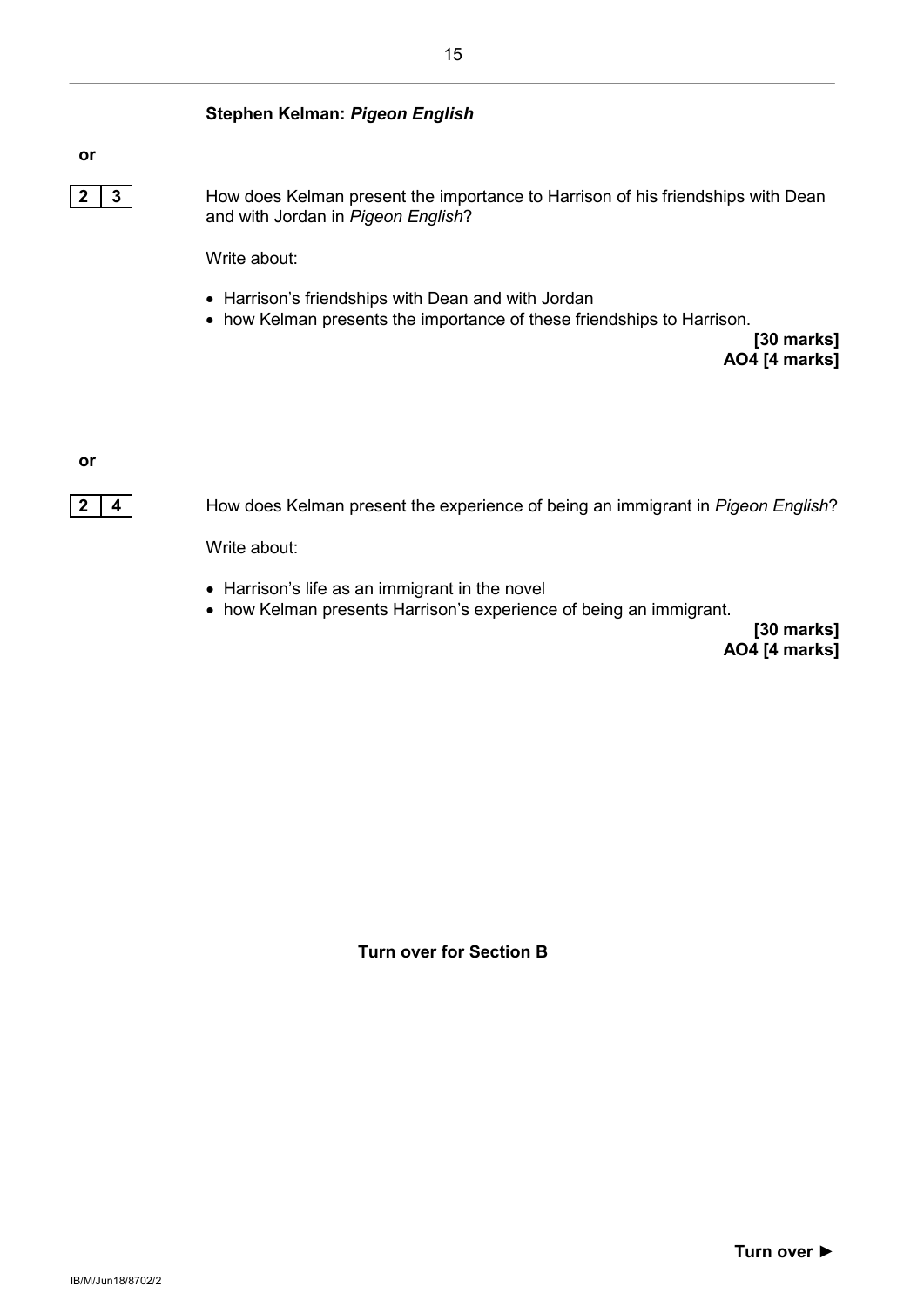## **There are no questions printed on this page**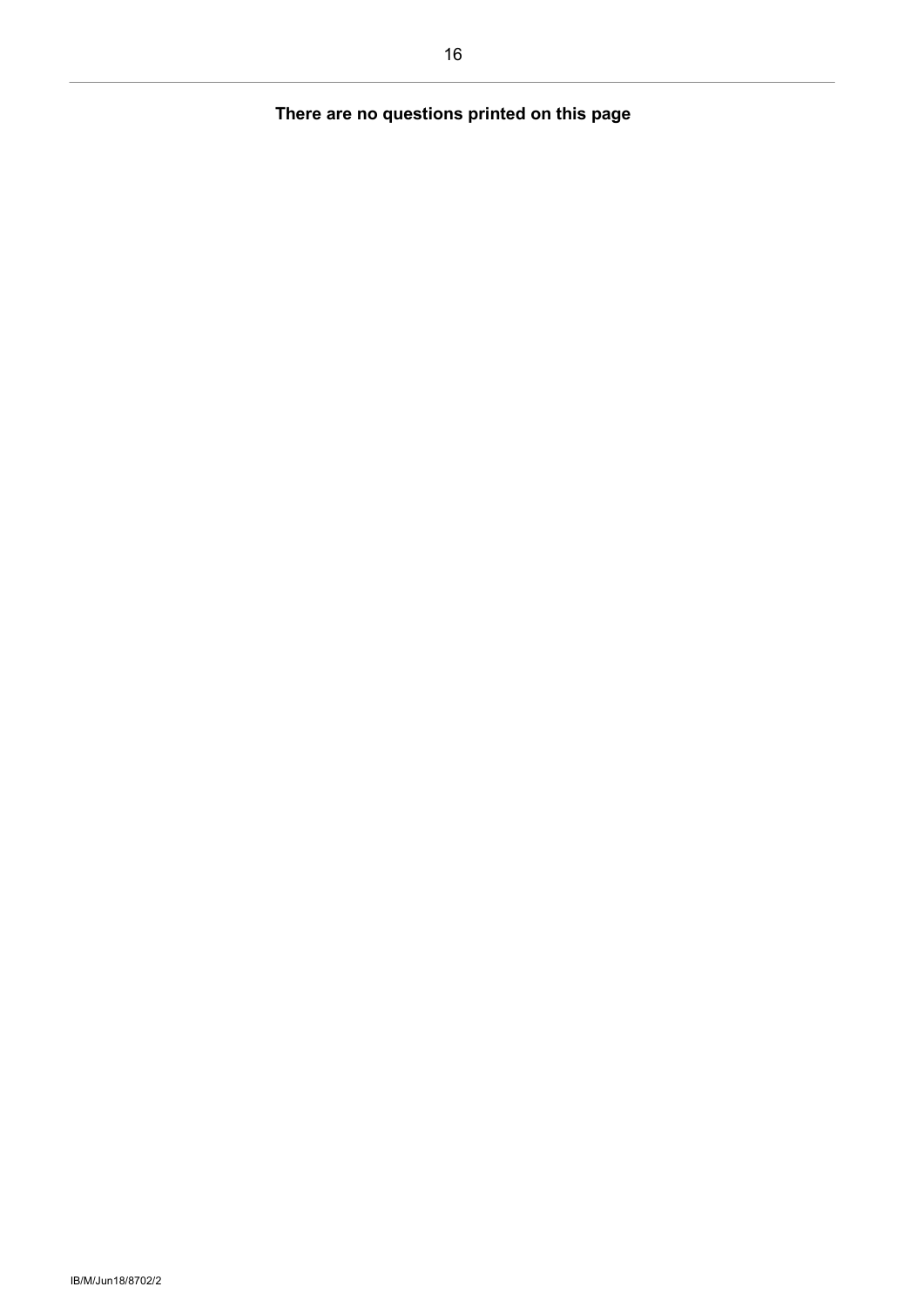#### **Section B: Poetry**

Answer **one** question from this section.

#### **AQA Anthology:** *Poems Past and Present*

#### **Either**

#### **Love and relationships**

The poems you have studied are:

Lord Byron Percy Bysshe Shelley Robert Browning Elizabeth Barrett Browning Thomas Hardy Maura Dooley Charlotte Mew Cecil Day-Lewis Charles Causley Seamus Heaney Simon Armitage Carol Ann Duffy Owen Sheers Daljit Nagra Andrew Waterhouse

When We Two Parted Love's Philosophy Porphyria's Lover Sonnet 29 – 'I think of thee!' Neutral Tones Letters from Yorkshire The Farmer's Bride Walking Away Eden Rock Follower Mother, any distance Before You Were Mine Winter Swans Singh Song! Climbing My Grandfather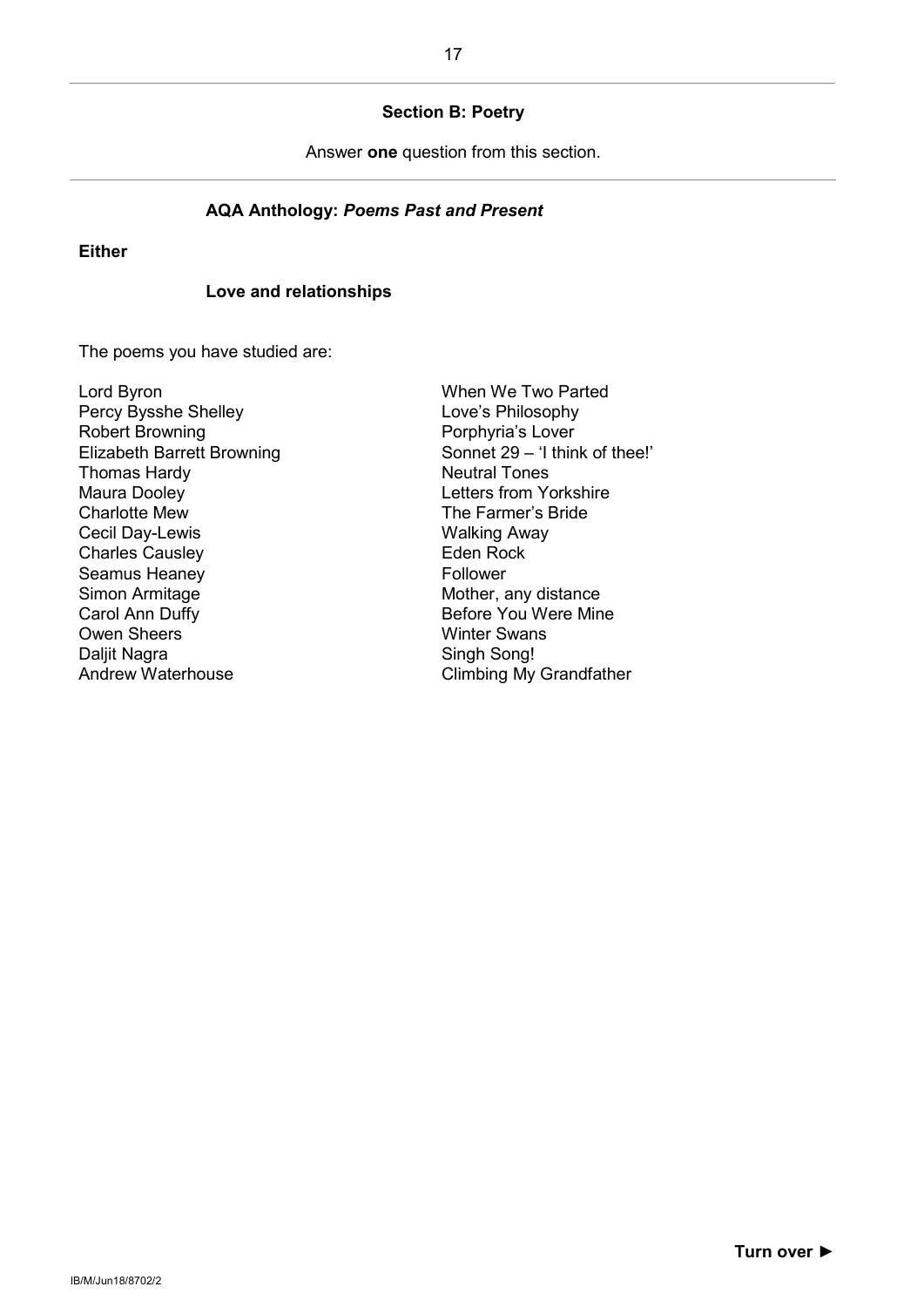**2 5** Compare how poets present romantic love in 'Singh Song!' and in **one** other poem from 'Love and relationships'.

|    | I run just one ov my daddy's shops<br>from 9 o'clock to 9 o'clock<br>and he vunt me not to hav a break<br>but ven nobody in, I do di lock -                                                     |
|----|-------------------------------------------------------------------------------------------------------------------------------------------------------------------------------------------------|
| 5  | cos up di stairs is my newly bride<br>vee share in chapatti<br>vee share in di chutney<br>after yee hay made luy<br>like vee rowing through Putney -                                            |
| 10 | Ven I return vid my pinnie untied<br>di shoppers always point and cry:<br>Hey Singh, ver yoo bin?<br>Yor lemons are limes                                                                       |
| 15 | yor bananas are plantain,<br>dis dirty little floor need a little bit of mop<br>in di worst Indian shop<br>on di whole Indian road -                                                            |
| 20 | Above my head high heel tap di ground<br>as my vife on di web is playing wid di mouse<br>ven she netting two cat on her Sikh lover site<br>she book dem for di meat at di cheese ov her price - |
| 25 | my bride<br>she effing at my mum<br>in all di colours of Punjabi<br>den stumble like a drunk<br>making fun at my daddy                                                                          |
|    | my bride<br>tiny eyes ov a gun<br>and di tummy ov a teddy                                                                                                                                       |
| 30 | my bride<br>she hav a red crew cut<br>and she wear a Tartan sari<br>a donkey jacket and some pumps<br>on di squeak ov di girls dat are pinching my sweeties -                                   |
| 35 | Ven I return from di tickle ov my bride<br>di shoppers always point and cry:<br>Hey Singh, ver yoo bin?<br>Di milk is out ov date                                                               |
| 40 | and di bread is alvays stale,<br>di tings yoo hav on offer yoo hav never got in stock<br>in di worst Indian shop<br>on di whole Indian road-                                                    |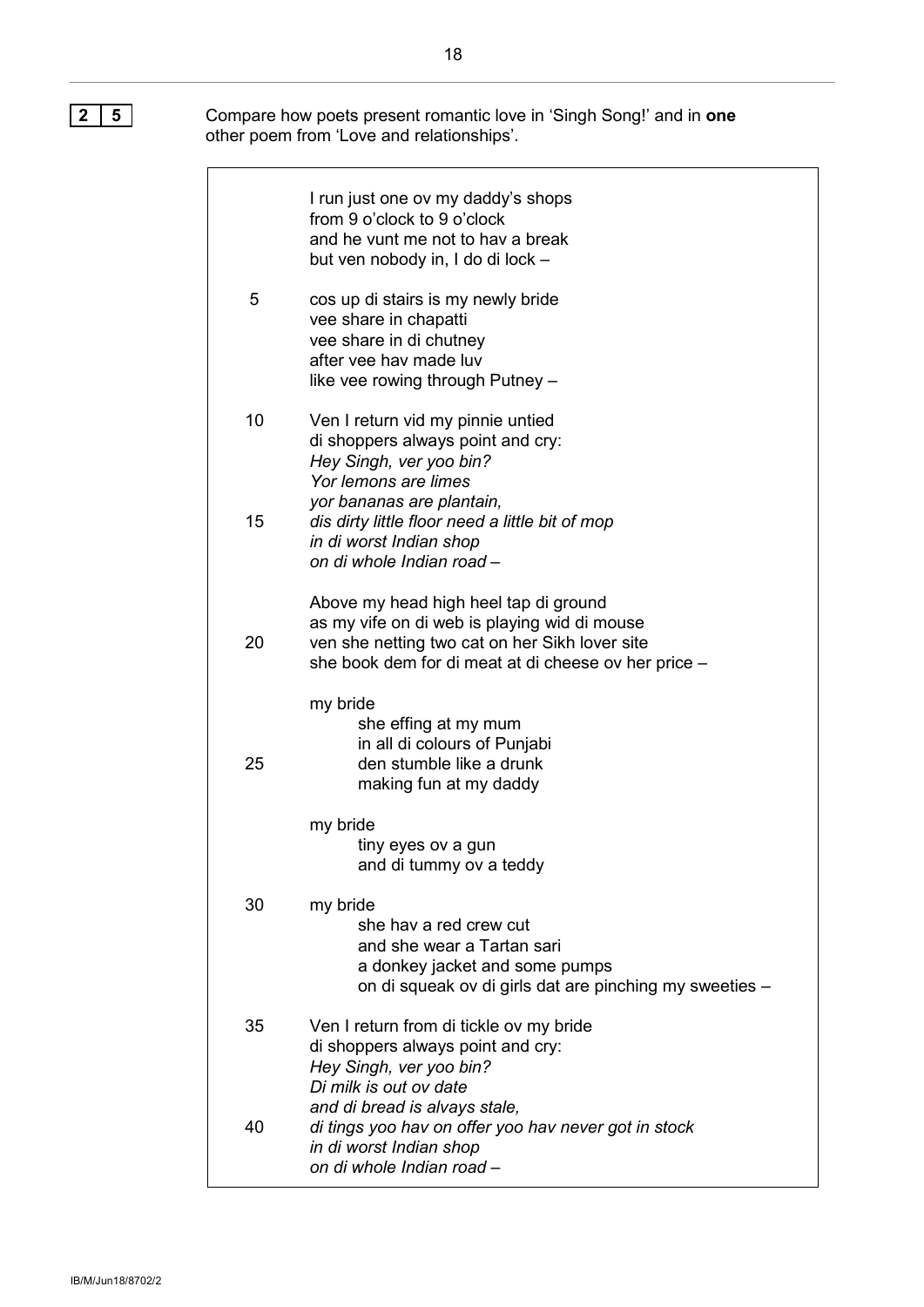|    | Late in di midnight hour<br>ven yoo shoppers are wrap up quiet                                    |              |
|----|---------------------------------------------------------------------------------------------------|--------------|
| 45 | ven di precinct is concrete-cool<br>vee cum down whispering stairs<br>and sit on my silver stool, |              |
|    | from behind di chocolate bars                                                                     |              |
| 50 | vee stare past di half-price window signs<br>at di beaches ov di UK in di brightey moon -         |              |
|    | from di stool each night she say,<br>How much do yoo charge for dat moon baby?                    |              |
|    | from di stool each night I say,<br>Is half di cost ov yoo baby,                                   |              |
| 55 | from di stool each night she say,<br>How much does dat come to baby?                              |              |
|    | from di stool each night I say,<br>Is priceless baby -                                            |              |
|    |                                                                                                   | Daljit Nagra |
|    |                                                                                                   |              |

## **[30 marks]**

**Turn over for the question on the Power and conflict cluster**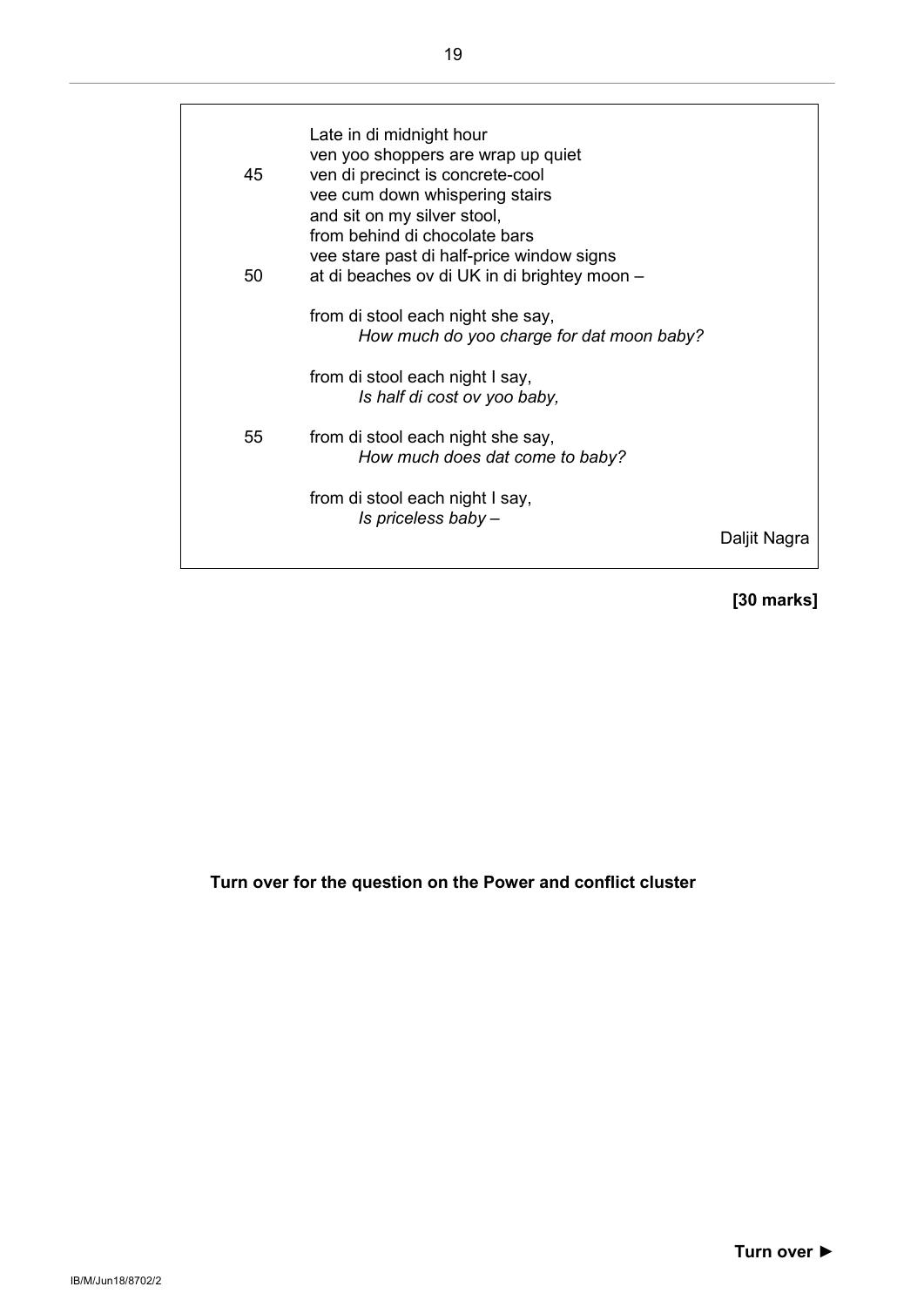**or**

#### **Power and conflict**

The poems you have studied are:

Percy Bysshe Shelley William Blake William Wordsworth Robert Browning Alfred Lord Tennyson Wilfred Owen Seamus Heaney Ted Hughes Simon Armitage Jane Weir Carol Ann Duffy Imtiaz Dharker Carol Rumens John Agard Beatrice Garland

**Ozymandias** London Extract from The Prelude My Last Duchess The Charge of the Light Brigade **Exposure** Storm on the Island Bayonet Charge Remains Poppies War Photographer **Tissue** The Emigrée Checking Out Me History Kamikaze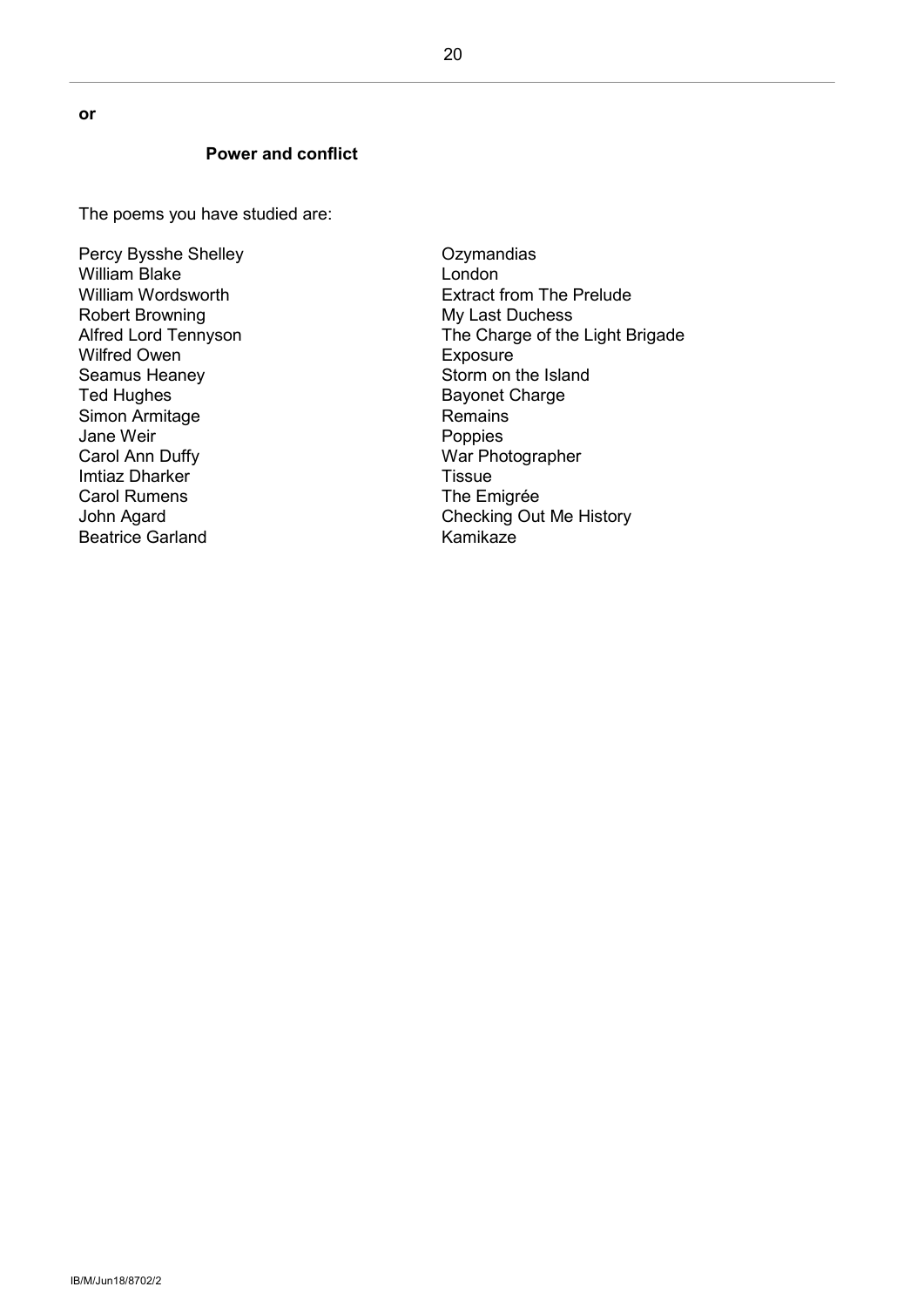**2 6** Compare how poets present ideas about power in 'Ozymandias' and in **one** other poem from 'Power and conflict'.

> I met a traveller from an antique land Who said: Two vast and trunkless legs of stone Stand in the desert. Near them on the sand, Half sunk, a shattered visage lies, whose frown

- 5 And wrinkled lip, and sneer of cold command Tell that its sculptor well those passions read Which yet survive, stamped on these lifeless things, The hand that mocked them and the heart that fed; And on the pedestal these words appear:
- 10 'My name is Ozymandias, king of kings: Look on my works, ye Mighty, and despair!' Nothing beside remains. Round the decay Of that colossal wreck, boundless and bare, The lone and level sands stretch far away.

Percy Bysshe Shelley

**[30 marks]**

**Turn over for Section C**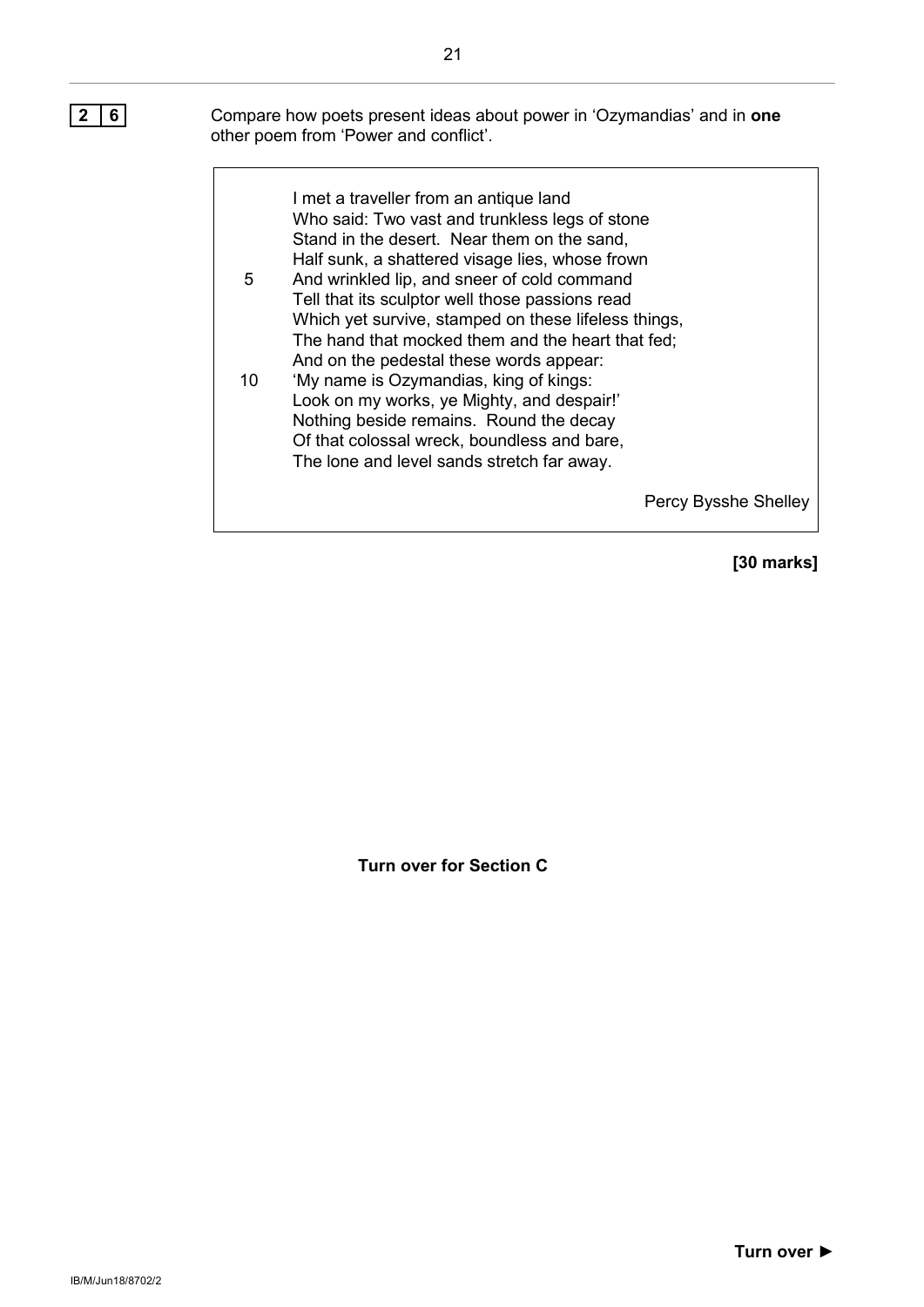#### **Section C: Unseen poetry**

Answer **both** questions in this section.

|    | On Aging                                                             |              |
|----|----------------------------------------------------------------------|--------------|
|    | When you see me sitting quietly,<br>Like a sack left on the shelf,   |              |
|    | Don't think I need your chattering.                                  |              |
|    | I'm listening to myself.                                             |              |
| 5  | Hold! Stop! Don't pity me!                                           |              |
|    | Hold! Stop your sympathy!                                            |              |
|    | Understanding if you got it,                                         |              |
|    | Otherwise I'll do without it!                                        |              |
|    | When my bones are stiff and aching,                                  |              |
| 10 | And my feet won't climb the stair,                                   |              |
|    | I will only ask one favor:                                           |              |
|    | Don't bring me no rocking chair.                                     |              |
|    | When you see me walking, stumbling,<br>Don't study and get it wrong. |              |
| 15 | 'Cause tired don't mean lazy                                         |              |
|    | And every goodbye ain't gone.                                        |              |
|    | I'm the same person I was back then,                                 |              |
|    | A little less hair, a little less chin,                              |              |
|    | A lot less lungs and much less wind.                                 |              |
| 20 | But ain't I lucky I can still breathe in.                            |              |
|    |                                                                      | Maya Angelou |
|    |                                                                      |              |

**2 7 . 1** In 'On Aging' how does the poet present the speaker's attitudes to growing old?

**[24 marks]**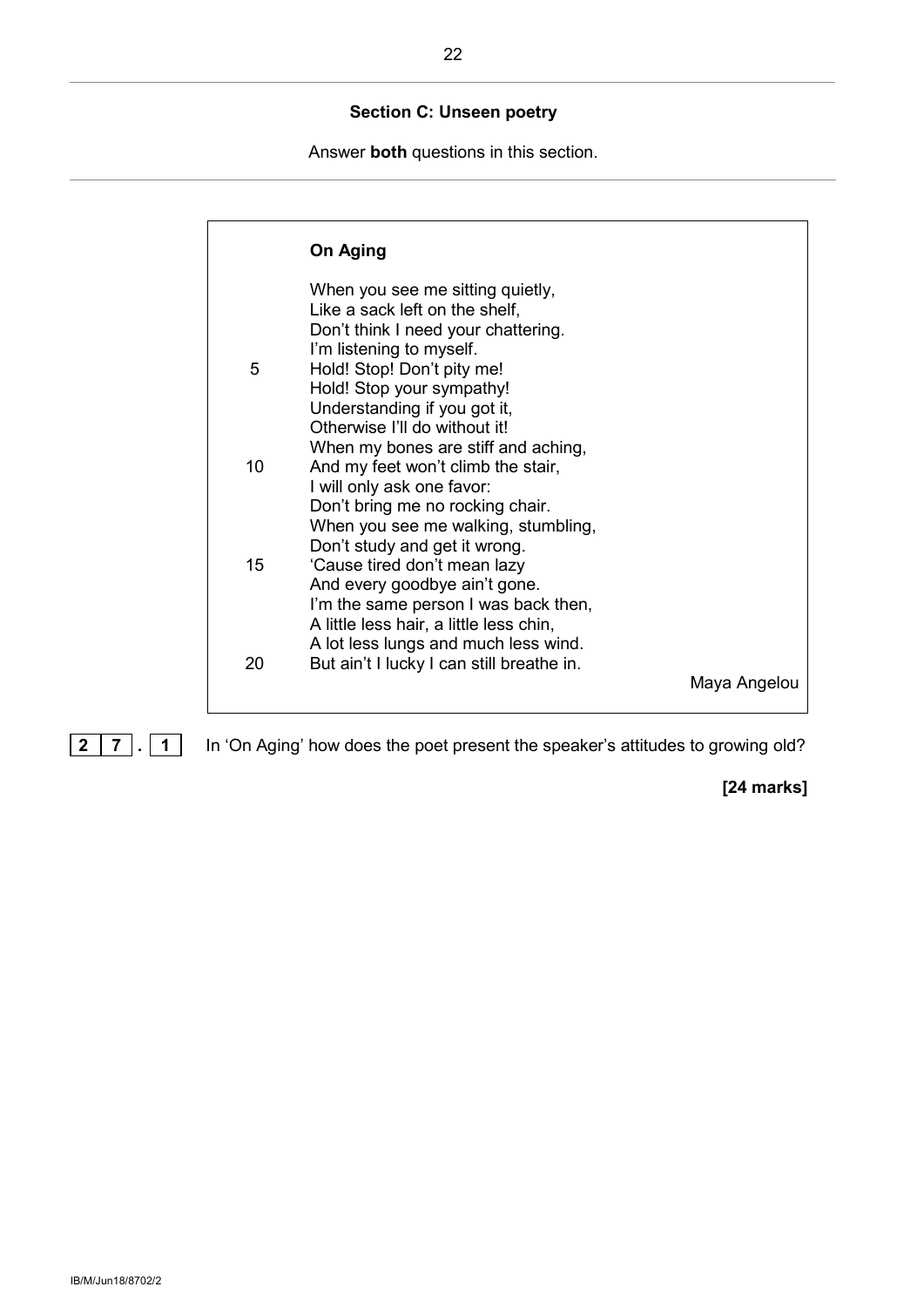|    | <b>Jessie Emily Schofield</b>                                               |               |
|----|-----------------------------------------------------------------------------|---------------|
|    | I used to wash my grandmother's hair,<br>When she was old and small         |               |
|    | And walked with a frame                                                     |               |
|    | Like a learning child.                                                      |               |
| 5  | She would turn off her hearing aid                                          |               |
|    | And bend into the water,<br>Holding the edge of the sink with long fingers; |               |
|    | I would pour warm cupfuls over her skull                                    |               |
|    | And wonder what it could be like                                            |               |
| 10 | In her deaf head with eighty years of life.                                 |               |
|    | Hers was the softest hair I ever felt,                                      |               |
|    | Wedding dress silk on a widow;<br>But there is a photo of her               |               |
|    | Sitting swathed in hair                                                     |               |
| 15 | That I imagine chestnut from the black and white,                           |               |
|    | Long enough to sit on.                                                      |               |
|    | Her wet head felt delicate as a birdskull<br>Worn thin by waves of age,     |               |
|    | As she stood bent.                                                          |               |
| 20 | My mother's mother under my hands.                                          |               |
|    |                                                                             |               |
|    |                                                                             | Judy Williams |
|    |                                                                             |               |

**2 7 . 2** In both 'Jessie Emily Schofield' and 'On Aging' the speakers describe their attitudes to the effects of growing old.

> What are the similarities and/or differences between the ways the poets present these attitudes?

**[8 marks]**

**END OF QUESTIONS**